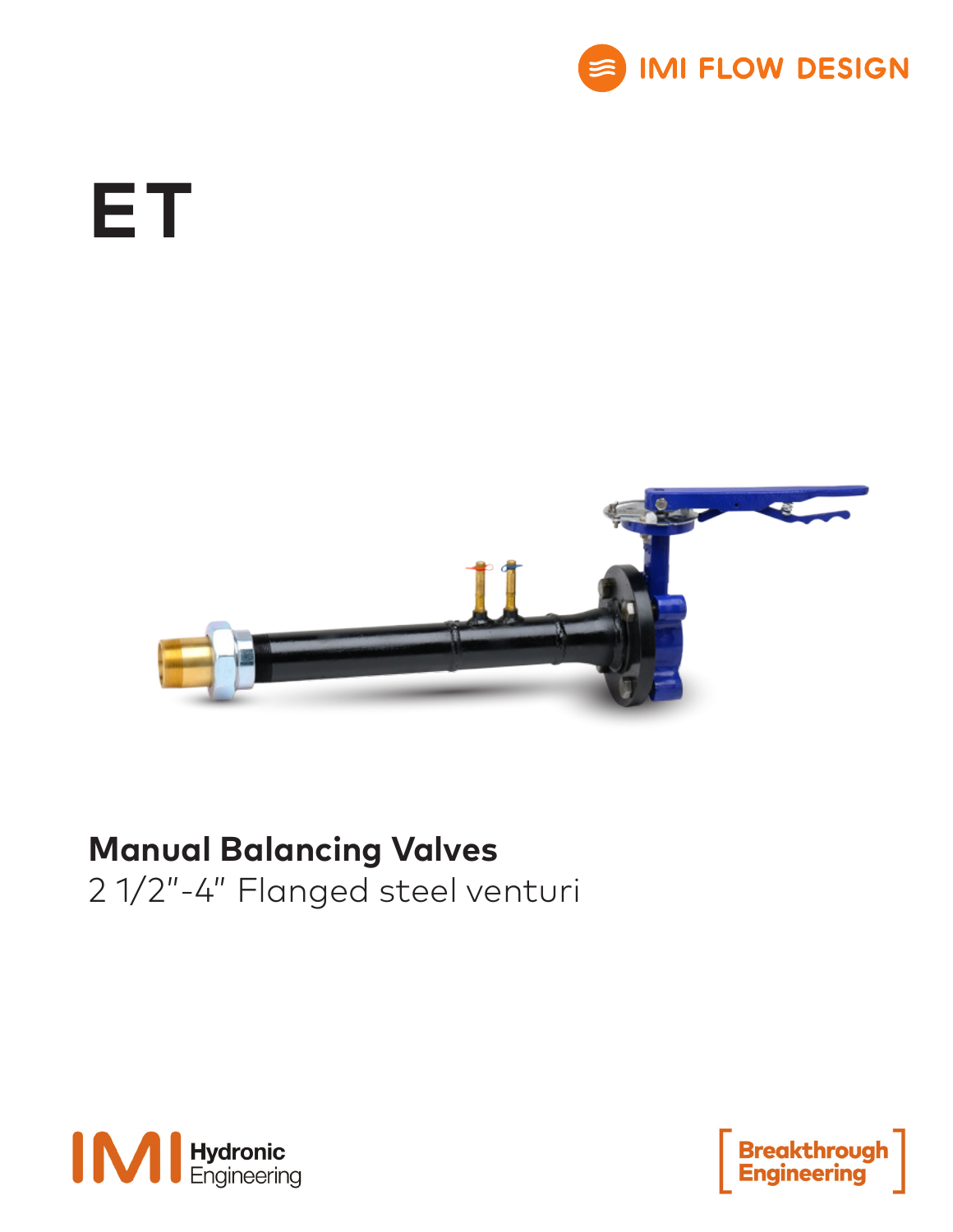## ET

This AccuSetter is designed to connect directly to a threaded ATC valve. A dielectric union provides cathodic protection between the brass ATC and steel venturi. It has a built-in five-pipe diameter extended inlet section. The AccuSetter uses a low-loss venturi to obtain a measurement accuracy of 3% F. S. The butterfly has a 2" extended neck above the flange for insulation. The valve handle has an infinite-position memory stop.The entire assembly has a five-year warranty. The total pressure drop added to the pump head seldom exceeds one foot. The exact drop can be calculated using the formula on the reverse side. Flow measurement can be obtained with a differential pressure meter reading across the venturi taps. Use the flow chart on the reverse side. The design flow can be obtained by adjusting the valve handle until the desired GPM is reached. The set handle position is maintained by using the memory stop. Use flow table on page 3.



### **Key features**

- > **Low Loss Venturi** Measure with 3% accuracy
- > **Infinite Position** Fine adjustment

## **Technical description**

**Application:** Hydronic Balancing

**Functions:** Balancing, measurement, shut-off

**Dimensions:** 2 1/2"- 3", 4"

**Accuracy:** ±3% F.S.

- > **Built-in Straight Run**
- > **Memory Stop**

> **Dielectric Union** Connect steel pipe to copper based control valve

**Pressure class:** 240 psi at 250° F

**Venturi Material:** Body: Steel ASTM - A120 Instrument Valves: Ext. Pressure/ Temperature Ports Design: Low loss, piezo-ring throat

#### **Butterfly Valve Material:**

Body: Cast iron, lug-type body ANSI Class 125/150 Seat & Gasket: EPDM Stem: 410 Stainless Steel Bearings: Nylon Disc: Bronze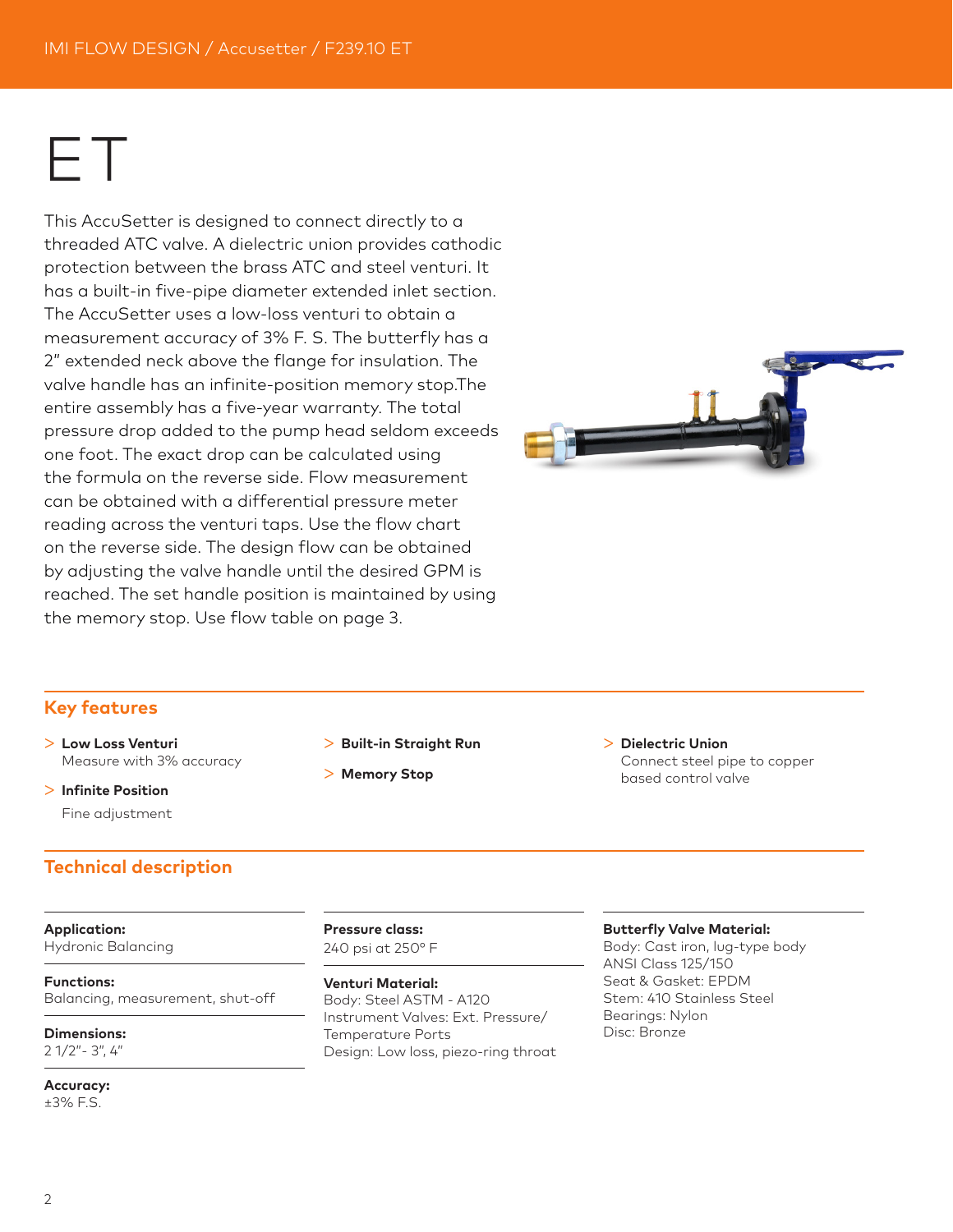## **Model Information**

#### **Model ET**

Model ET AccuSetter includes an extended inlet with reduced dielectric union, 150# outlet flange with a lug butterfly valve attached to the downstream side. Extended Pressure/Temperature Ports are standard.

Field installation requires one 150# mating flange. Cap screws are included to mate both the butterfly and the customersupplied flange.

## **Permanent Pressure Loss Example for ET**

Calculate permenent pressure loss for an ET300 at 120 GPM.

$$
Permanent Loss (psi) = 0.10 ( \Delta P) + \left(\frac{GPM}{Cv}\right)^2
$$

Diff. Pressure (∆P) = 209" W.C. or 7.55 psi (from table)

Permanent Loss (psi) = .10 (7.55) + 
$$
\left(\frac{120}{262}\right)^2
$$
 = .75 + .21 = .96 psi or 2.22 feet

Differential Pressure: Inches W.C

To balance restrict flow until you reach the listed differential pressure for desired GPM.

| Important Note: Do NOT use any other |                                                       |              |              |  |
|--------------------------------------|-------------------------------------------------------|--------------|--------------|--|
| Flow                                 | flow curves or tables with model ET.<br><b>Models</b> |              |              |  |
| <b>GPM</b>                           | <b>ET250</b>                                          | <b>ET300</b> | <b>ET400</b> |  |
| 24                                   | 23                                                    |              |              |  |
| 26                                   | 27                                                    | 10           |              |  |
| 28                                   | 31                                                    | 11           |              |  |
| 30                                   | 36                                                    | 13           |              |  |
| 32                                   | 41                                                    | 15           |              |  |
| 34                                   | 46                                                    | 17           |              |  |
| 36                                   | 52                                                    | 19           |              |  |
| 38                                   | 58                                                    | 21           |              |  |
| 40                                   | 64                                                    | 23           |              |  |
| 42                                   | 70                                                    | 26           |              |  |
| 44                                   | 77                                                    | 28           |              |  |
| 46                                   | 84                                                    | 31           |              |  |
| 48                                   | 92                                                    | 33           |              |  |
| 50                                   | 100                                                   | 36           |              |  |
| 55                                   | 121                                                   | 44           |              |  |
| 60                                   | 144                                                   | 52           |              |  |

|            |               | Important Note: Do NOT use any other |              |  |
|------------|---------------|--------------------------------------|--------------|--|
|            |               | flow curves or tables with model ET. |              |  |
| Flow       | <b>Models</b> |                                      |              |  |
| <b>GPM</b> | <b>ET250</b>  | <b>ET300</b>                         | <b>ET400</b> |  |
| 65         | 169           | 61                                   | 13           |  |
| 70         | 196           | 71                                   | 15           |  |
| 75         | 224           | 82                                   | 17           |  |
| 80         | 255           | 93                                   | 20           |  |
| 85         | 288           | 105                                  | 22           |  |
| 90         |               | 118                                  | 25           |  |
| 95         |               | 131                                  | 28           |  |
| 100        |               | 145                                  | 31           |  |
| 110        |               | 176                                  | 37           |  |
| 120        |               | 209                                  | 44           |  |
| 130        |               | 245                                  | 52           |  |
| 140        |               | 285                                  | 60           |  |
| 150        |               | 327                                  | 69           |  |
| 160        |               | 372                                  | 79           |  |
| 170        |               | 420                                  | 89           |  |
| 180        |               | 470                                  | 100          |  |

| Important Note: Do NOT use any other<br>flow curves or tables with model ET. |               |              |              |  |
|------------------------------------------------------------------------------|---------------|--------------|--------------|--|
| Flow                                                                         | <b>Models</b> |              |              |  |
| <b>GPM</b>                                                                   | <b>ET250</b>  | <b>ET300</b> | <b>ET400</b> |  |
| 190                                                                          |               |              | 111          |  |
| 200                                                                          |               |              | 123          |  |
| 220                                                                          |               |              | 149          |  |
| 240                                                                          |               |              | 178          |  |
| 250                                                                          |               |              | 193          |  |
| 260                                                                          |               |              | 208          |  |
| 280                                                                          |               |              | 242          |  |
| 300                                                                          |               |              | 277          |  |
| 325                                                                          |               |              |              |  |
| 350                                                                          |               |              |              |  |
| 375                                                                          |               |              |              |  |
| 400                                                                          |               |              |              |  |
| 425                                                                          |               |              |              |  |
| 450                                                                          |               |              |              |  |
| 475                                                                          |               |              |              |  |
| 500                                                                          |               |              |              |  |
| 525                                                                          |               |              |              |  |
| 550                                                                          |               |              |              |  |